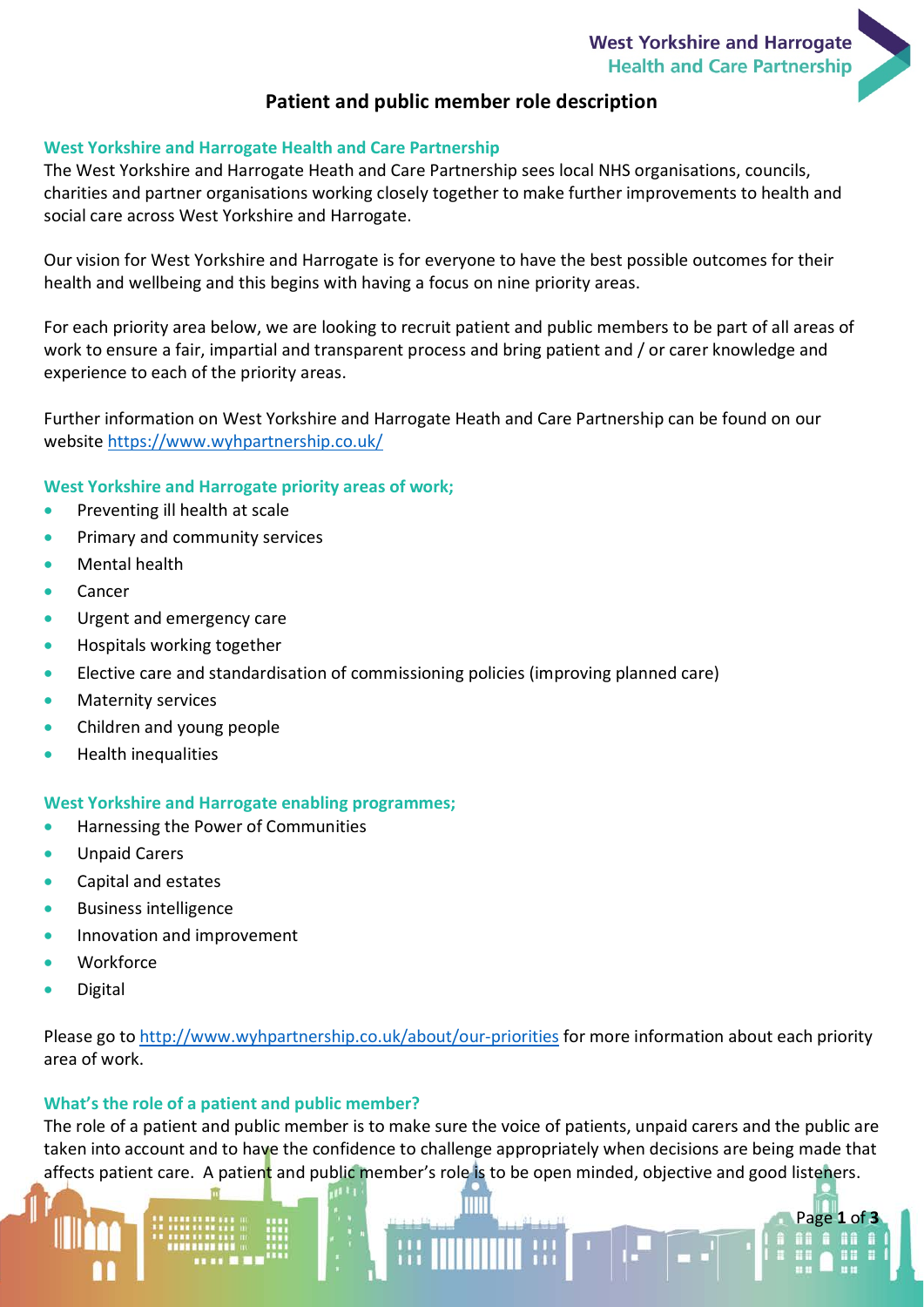**West Yorkshire and Harrogate Health and Care Partnership** 

Page **2** of **3**

Committed to their local community and provide a view of patients, unpaid carers and the public's understanding and knowledge. Our **code [of conduct](http://www.wyhpartnership.co.uk/application/files/4915/1074/9133/Code_of_conduct.pdf)** gives you more information on the expectations of the role of a patient and public member.

#### **Time commitment**

Each priority area will have different arrangements, such as meetings in person, phone meetings (meetings are generally once a month for 2 hours) and email conversations with different levels of commitment. You may need to prepare for meetings, by reading papers before the meeting, for example. Most meetings will be held during the day and meetings may vary where they are held across West Yorkshire and Harrogate. It's important to note that some priority areas are still in their early stages of getting organised so may wish to meet more often until they are up and running properly or may not yet be recruiting patient and public members.

#### **Main duties**

- Ensures the interests of patients, unpaid carers and the community remain at the heart of the discussions
- Ensures feedback is given openly and honestly to the patients and public on how services have been changed in response to their views. And where applicable, to say why views were not acted upon
- Champion the diversity of the community views and not just to represent own experiences
- Attend meetings regularly
- Fully prepare for meetings which will include reading papers
- Respond to email requests………

## **Experience, skills and knowledge**

- To have experience either as a service user or unpaid carer of the priority area you are expressing an interest in
- Have a high level of commitment to patients, carers and the community
- Live within the West Yorkshire and Harrogate area and bring the communities' views to meetings
- Have an awareness of and be committed to promoting equality and diversity
- Have the ability to plan ahead
- Read documents and other information to prepare for meetings
- Have the capability to understand and absorb complex issues
- Able to probe and challenge constructively
- Able to influence and persuade others
- Have the ability to think clearly and creatively
- Have the ability to display sound judgement, objectivity and willingness to listen to other people
- Have the ability to engage in constructive debate without being confrontational
- Able to give independent views where there is a possible conflict of interest
- Understand the need for confidentiality

## **What can we offer you?**

We will offer you guidance, support and training where necessary. Out of pocket expenses such as travel expenses will be reimbursed.